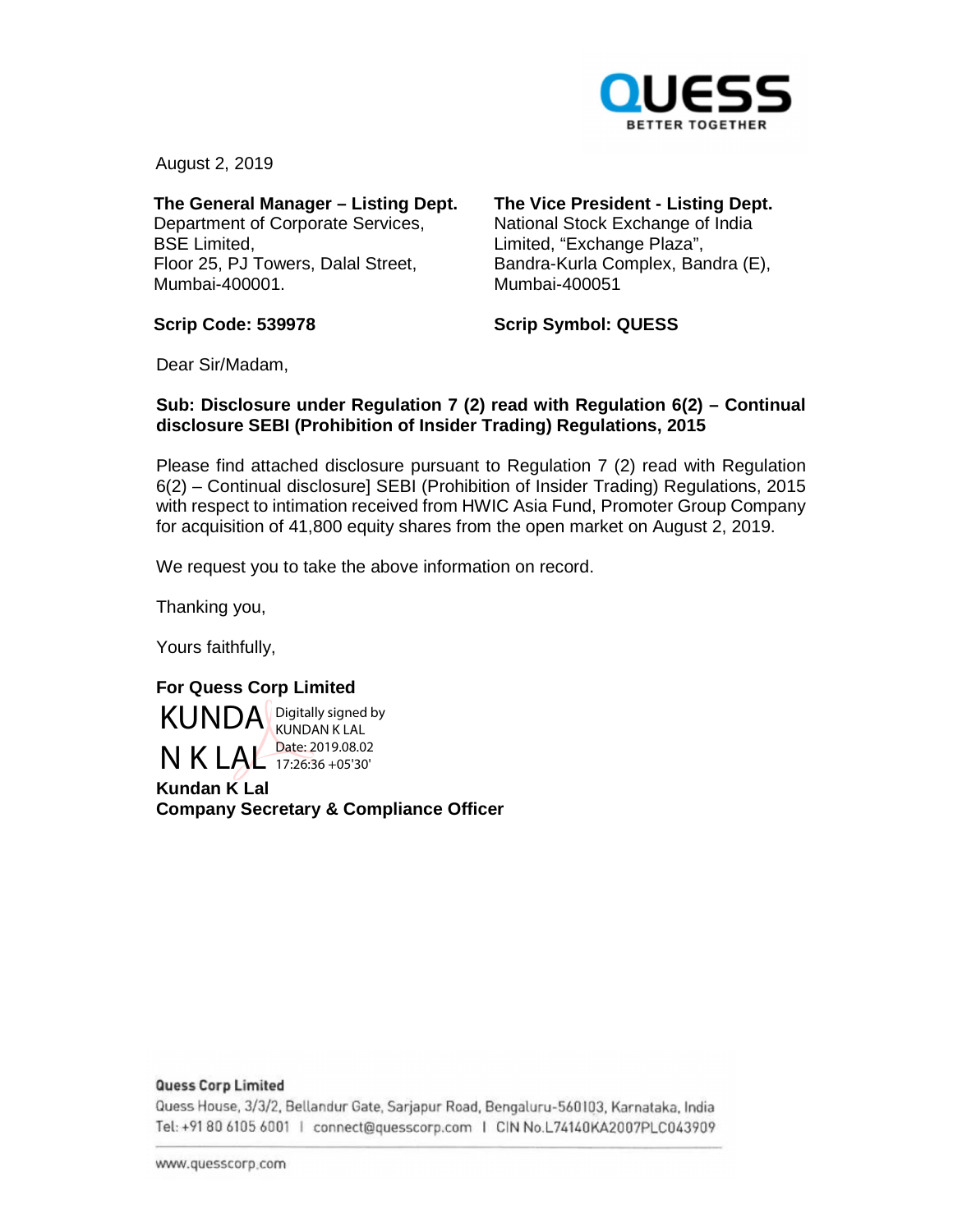# HWIC ASIA FUND

Level l,Maeva Tower, Silicon Avenue, Cybercity, Ebene 7220 I, Mauritius Tel: (230) 464 3044 Fax: (230) 468 1936

August 2, 2019

To, The Compliance Officer Quess Corp Limited 3/3/2, Bellandur Gate, Sarjapur Main Road, Bengaluru- 560103 India

Dear Sir/Madam,

## Sub: Compliance with SEBI (Prohibition of Insider Trading) Regulations <sup>2015</sup>

Please find attached the Form <sup>C</sup> as per SEBI (Prohibition of Insider Trading) Regulations, 2015, Regulaiton  $7(2)$  read with Regulation  $6(2)$  - Continual disclosures.

Kindly take the above on record.

Please acknowledge receipt.

Thank you.

Yours sincerely,



Encl.: As above.